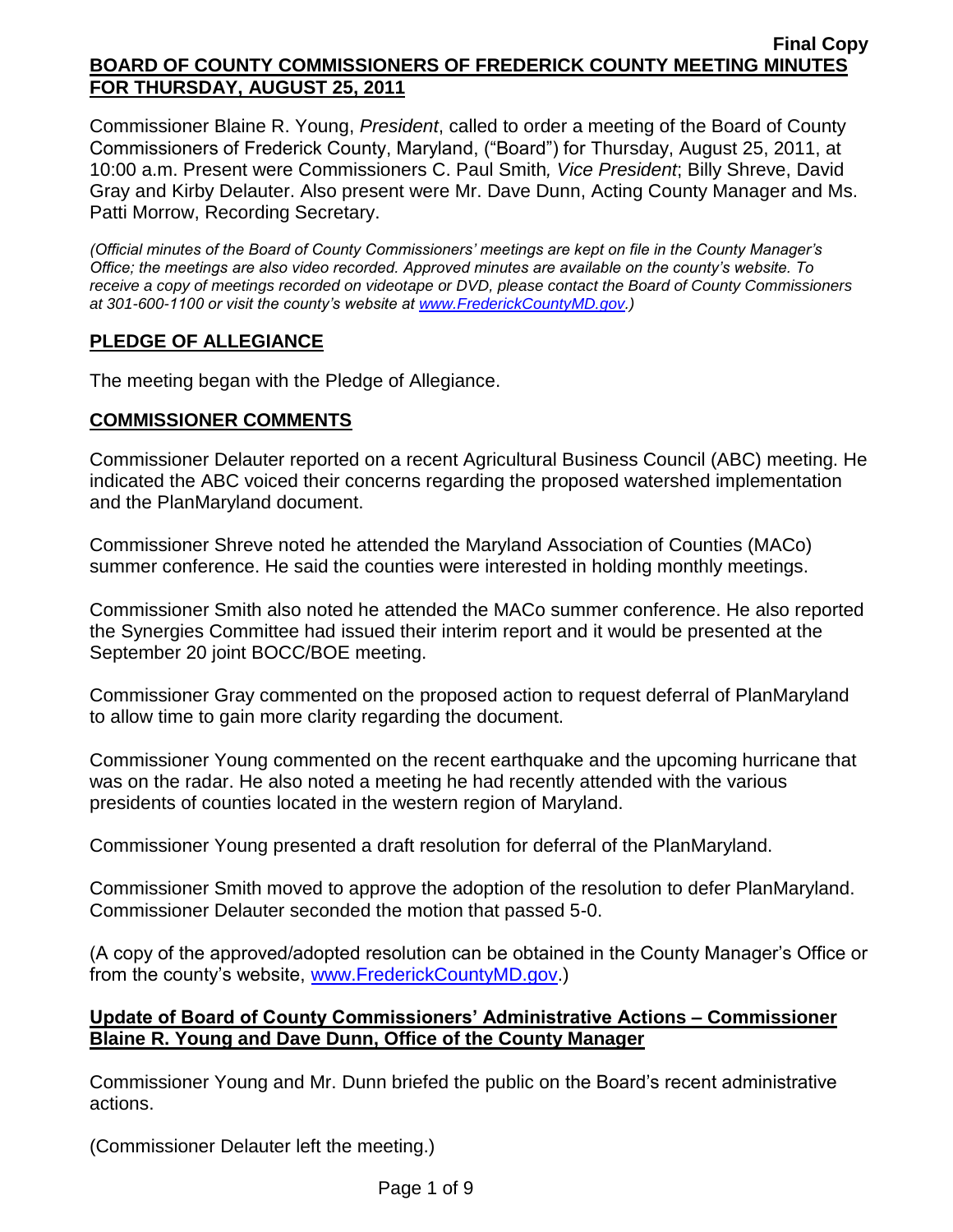## **WORKSESSION**

## **Recovery Month Proclamation**

The Board proclaimed the month of September as Recovery Month.

## **Presentation of Certificate of Achievement for Excellence in Financial Reporting**

The Board presented the Finance Division with the Achievement of Excellence in Financial Reporting award.

## **PUBLIC HEARING**

# **To Consider the Temporary Suspension of Certain Water and Sewer Rules and Regulations for a Pilot Public Improvements Program – Kevin Demosky, Utilities and Solid Waste Management Division**

A public hearing was held, as duly advertised, on the consideration of a resolution that would suspend certain Water and Sewer Rules and Regulations in order to facilitate the pilot program for certain developer-funded public improvements.

Mr. Demosky presented the staff report.

Public comment was heard from:

- Steve Seawright, President, Frederick County Builders Association
- Mike Sponseller

Commissioner Smith moved to approve and adopt the resolution as presented to allow the pilot program to proceed. Commissioner Shreve seconded the motion.

Mr. John Mathias, County Attorney, noted the resolution would be effective August 25, 2011, and would expire on February 20, 2013. It was also noted the following sentence would be written as:

*This process can result in the payment of fees from ranging from …*

Commissioner Gray expressed his concerns regarding this resolution.

The motion passed 3-1 with Commissioner Gray opposed and Commissioner Delauter absent.

(A copy of the approved/adopted ordinance can be obtained in the County Manager's Office or from the county's website, [www.FrederickCountyMD.gov.](http://www.frederickcountymd.gov/))

## **CONSENT AGENDA**

The following item was removed from the consent agenda: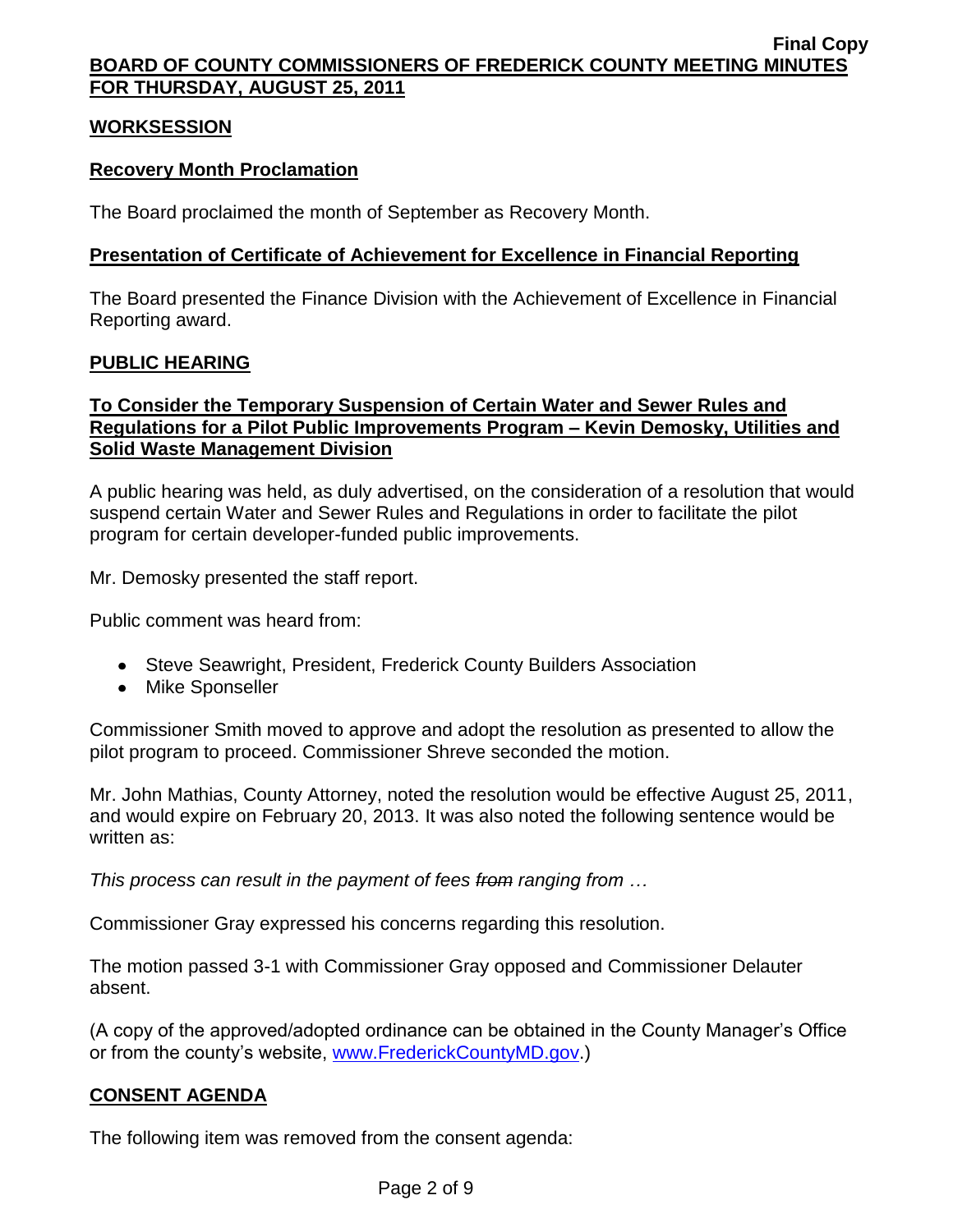Purchasing Memo #12-033 – Extension of Contract for Multifunction Copiers on a Cost-Per-Copy Basis for a Six-Year Duration.

(Commissioner Gray left the meeting.)

The following items remained on the consent agenda:

## BID AWARDS

- 1. Purchasing Memo  $\#12\text{-}026$  Group Term Life Insurance for Employees (1<sup>st</sup> of 3 renewals) Award to: ING/Reliastar Life Insurance Company Award amount: Estimated contract amount - \$257,772.00 (October 1, 2011 – September 30, 2012)
- 2. Purchasing Memo #12-028 Bid #11-17, Disaster Removal and Disposal Services of Tree and Brush Debris Award to: Various vendors Award amount: Based on unit pricing

## BUDGET AMENDMENT

1. FY 2011 Frederick Community College Budget Amendment – Doug Browning, Frederick Community College

Commissioner Smith moved to approve the consent agenda as amended. Commissioner Young seconded the motion that passed 2-1 with Commissioner Shreve opposed and Commissioners Gray and Delauter absent.

## **ADMINISTRATIVE BUSINESS**

# **Bid Award - Purchasing Memo #12-033 – Extension of Contract for Multifunction Copiers on a Cost-Per-Copy Basis for a Six-Year Duration – Hal Good, Finance Division**

Mr. Austin Abraham, Management Services Division, and Ms. Sherry Weakley, Interagency Information Technologies Division (IIT), commented on the bid award.

(Commissioner Gray returned to the meeting.)

Commissioner Smith moved to approve Purchasing Memo #12-033. Commissioner Young seconded the motion that passed 3-1 with Commissioner Shreve opposed and Commissioner Delauter absent.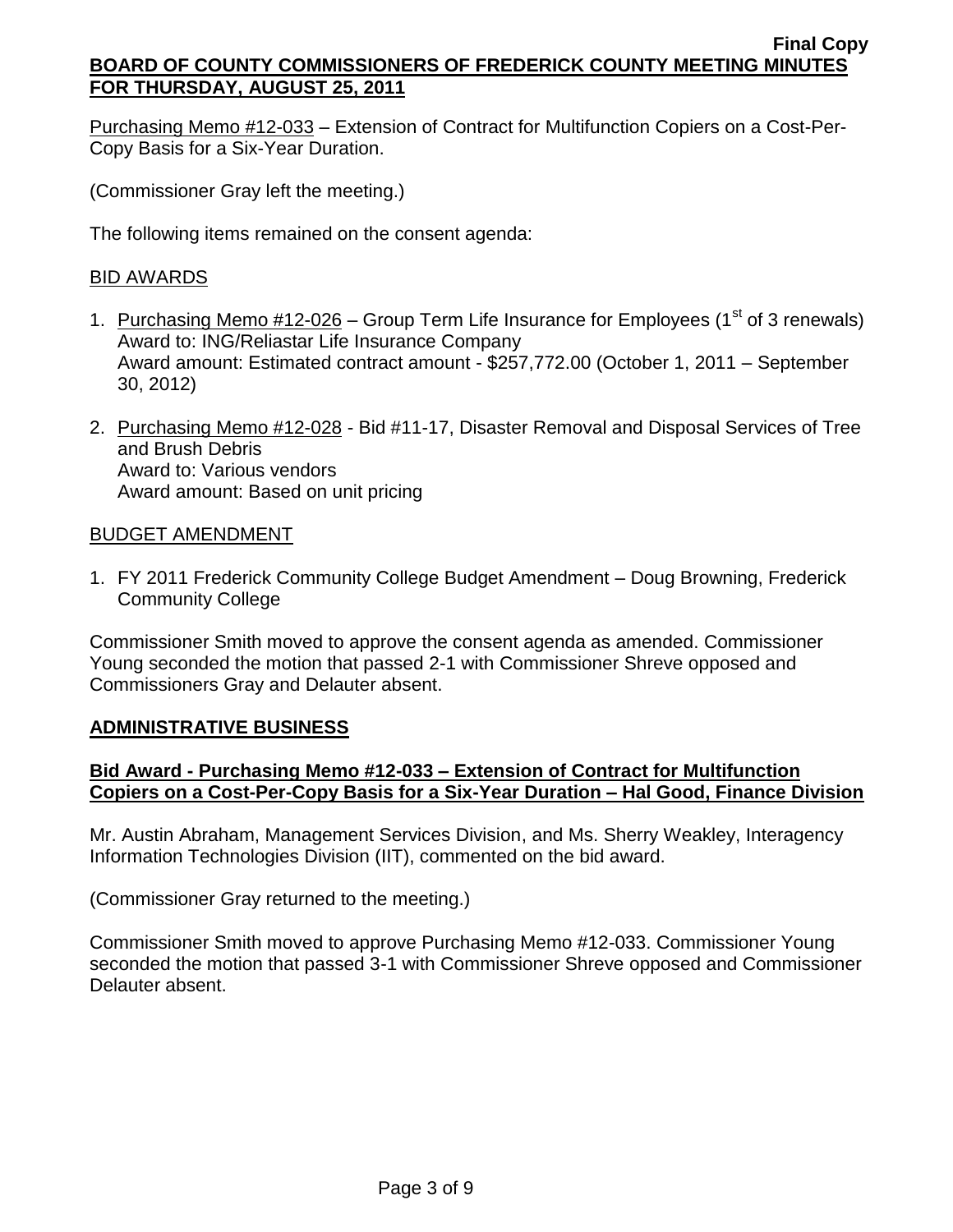# **Approval of Board of County Commissioners' Meeting Minutes**

Commissioner Smith moved to approve the following minutes as presented. Commissioner Shreve seconded the motion that passed 4-0 with Commissioner Delauter absent.

- Tuesday, July 19, 2011  $\bullet$
- Tuesday, July 19, 2011 Evening  $\bullet$
- $\bullet$ Thursday, July 21, 2011
- Thursday, July 21, 2011 Afternoon  $\bullet$
- Tuesday, July 26, 2011 Evening

## **Bid Award – Purchasing Memo #12-029, Request to Authorize FY 2012 Parts and Services Blanket Order Agreements for Fleet Services – Hal Good, Finance Division**

Mr. Pat Hannah, Management Services Division, commented on the request.

Commissioner Gray moved to approve Purchasing Memo #12-029. Commissioner Shreve seconded the motion that passed 4-0 with Commissioner Delauter absent.

## **Amendments to the Frederick County Plumbing Code – Gary Hessong, Community Development Division**

Mr. Hessong presented the proposed amendments to the plumbing code to the Board.

Commissioner Gray moved to take the proposed ordinance amending the plumbing code through the public review process. Commissioner Smith seconded the motion that passed 4-0 with Commissioner Delauter absent.

## **Encroachment Agreement for Storm Drain Pipe – BP Solar – Beth Ramacciotti, Utilities and Solid Waste Management Division**

Ms. Ramacciotti presented a request for approval of an encroachment agreement for a portion of a private storm drainage pipe associated with the development of the BP Solar complex on Solarex Drive in Frederick.

Commissioner Smith moved to approve the agreement. Commissioner Shreve seconded the motion that passed 4-0 with Commissioner Delauter absent.

## **Resolution of Support for Maryland Asset Building and Community Development (ABCD) Network to Apply for the Maryland Community Investment Tax Credit Program – Jenny Short, Citizens Services Division**

Ms. Short presented a proposed resolution concerning ABCD Network's application to the Maryland Community Investment Tax Credits Program in support of providing free technical assistance to Frederick County in connection with the Affordable Housing Land Trusts.

Commissioner Young read the proposed resolution.

Ms. Karen Blandford, ABCD Network, provided comment.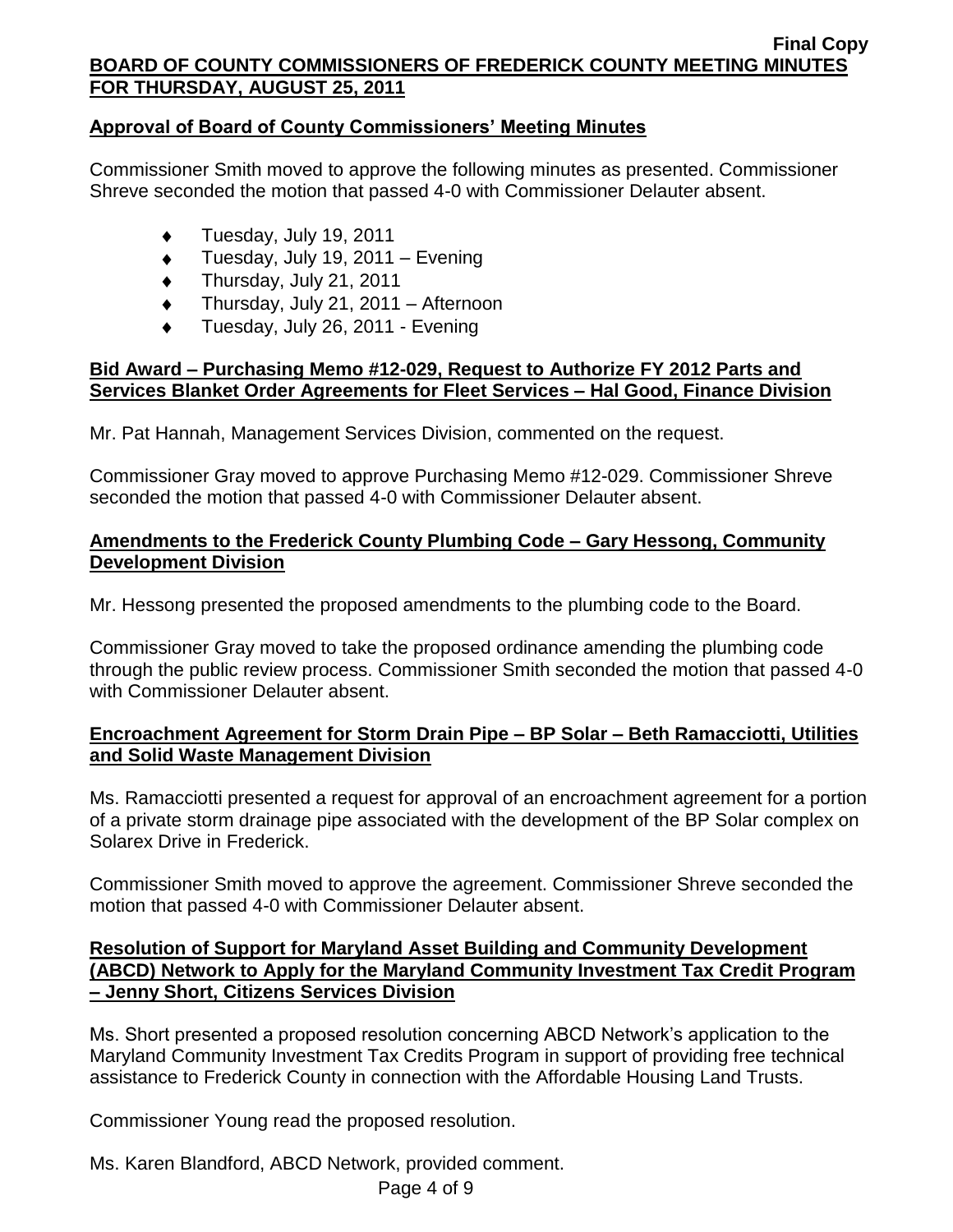(Commissioner Delauter returned to the meeting.)

Commissioner Smith moved to approve and adopt the resolution as presented. Commissioner Gray seconded the motion that passed 4-0-1 with Commissioner Delauter abstained.

(A copy of the approved/adopted resolution can be obtained in the County Manager's Office or from the county's website, [www.FrederickCountyMD.gov.](http://www.frederickcountymd.gov/))

# **FY 2011 "On Behalf Of" Bond (OBO) Program – Jenny Short, Citizens Services Division**

Ms. Short presented the request to transfer Frederick County's 2011 Housing Bond allocation to the state of Maryland Community Development Administration (CDA) to issue bonds to fund the CDA Maryland Mortgage Program in Frederick County. The transfer process is known as the OBO Program.

Commissioner Smith moved to approve the assignment of Frederick County's 2011 Housing Bond authority to the Maryland Department of Housing and Community Development in the amount of \$7,678,854 for the OBO Program to fund the Maryland Mortgage Program in Frederick County. Commissioner Shreve seconded the motion that passed 5-0.

# **PUBLIC COMMENTS**

None.

## **QUESTIONS – PRESS**

Bethany Rogers, The Frederick News-Post

## **CLOSED SESSION**

Commissioner Smith moved to go into closed session under the Maryland Annotated Code State Government Article § 10-508(a) (1) To discuss: (i) The appointment, employment, assignment, promotion, discipline, demotion, compensation, removal, resignation, or performance evaluation of appointees, employees, or officials over whom it has jurisdiction; or (ii) Any other personnel matter that affects one or more specific individuals and (3) to consider the acquisition of real property for a public purpose and matters directly related thereto. Commissioner Shreve seconded the motion that passed 4-1 with Commissioner Gray opposed.

# **ADJOURN**

The meeting adjourned at 12:00 p.m.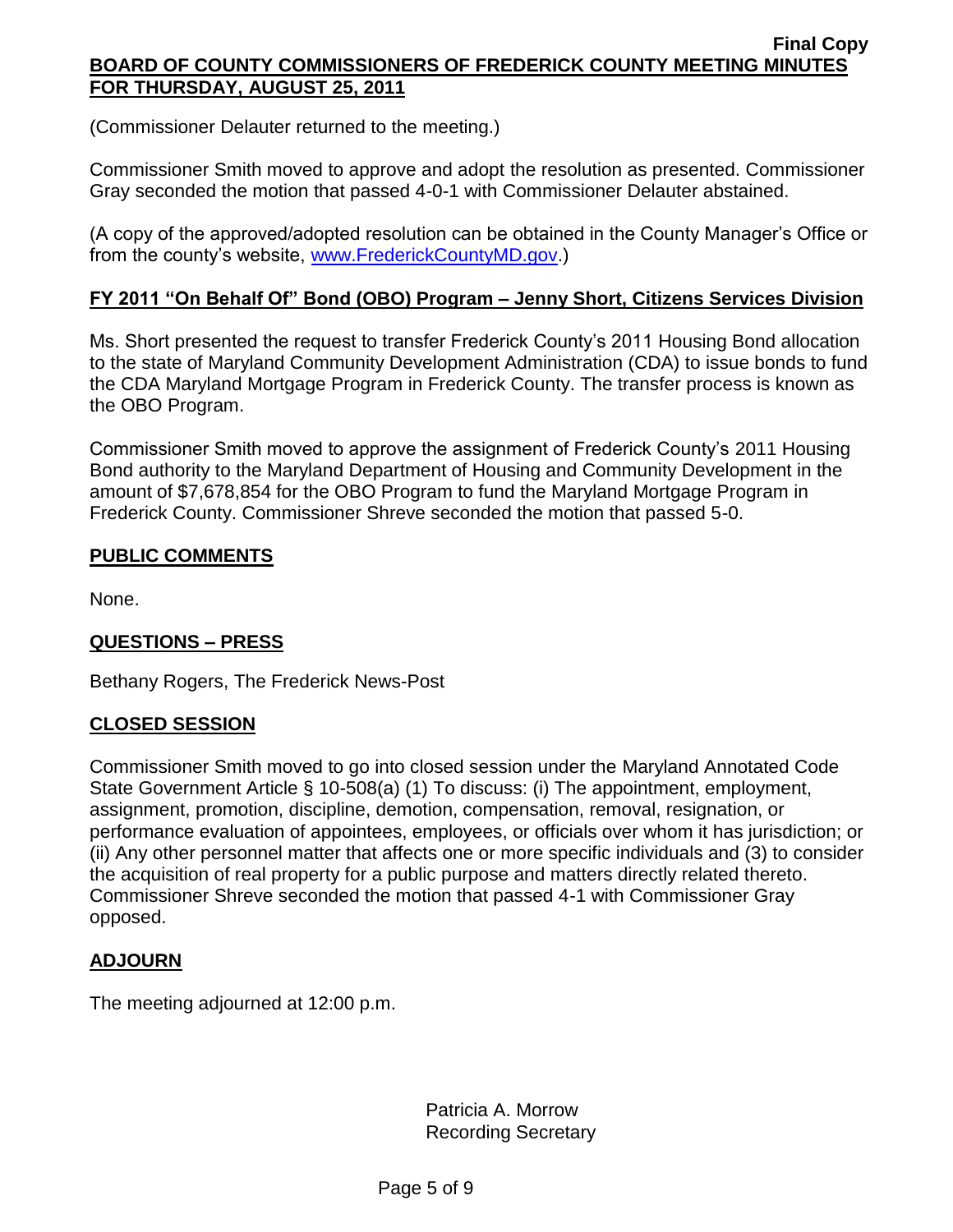# **FORM OF STATEMENT FOR CLOSING THE MEETING OF THURSDAY, AUGUST 25, 2011**

# **STATUTORY AUTHORITY TO CLOSE SESSION**

### **State Government Article §10-508(a):**

(1) To discuss: (i) The appointment, employment, assignment, promotion, discipline, demotion, compensation, removal, resignation, or performance evaluation of appointees, employees, or officials over whom it has jurisdiction; or (ii) Any other personnel matter that affects one or more specific individuals.

#### **Motion:**

Commissioner Smith moved to go into closed session under the Maryland Annotated Code State Government Article § 10-508(a) (1) To discuss: (i) The appointment, employment, assignment, promotion, discipline, demotion, compensation, removal, resignation, or performance evaluation of appointees, employees, or officials over whom it has jurisdiction; or (ii) Any other personnel matter that affects one or more specific individuals. Commissioner Shreve seconded the motion that passed 4-1 with Commissioner Gray opposed.

#### **Time and Location:**

12:10 p.m. – Third Floor Meeting Room, Winchester Hall

## **Topic to be Discussed:**

To discuss the impact on one or more specific employees of a proposed consolidation of functions between divisions.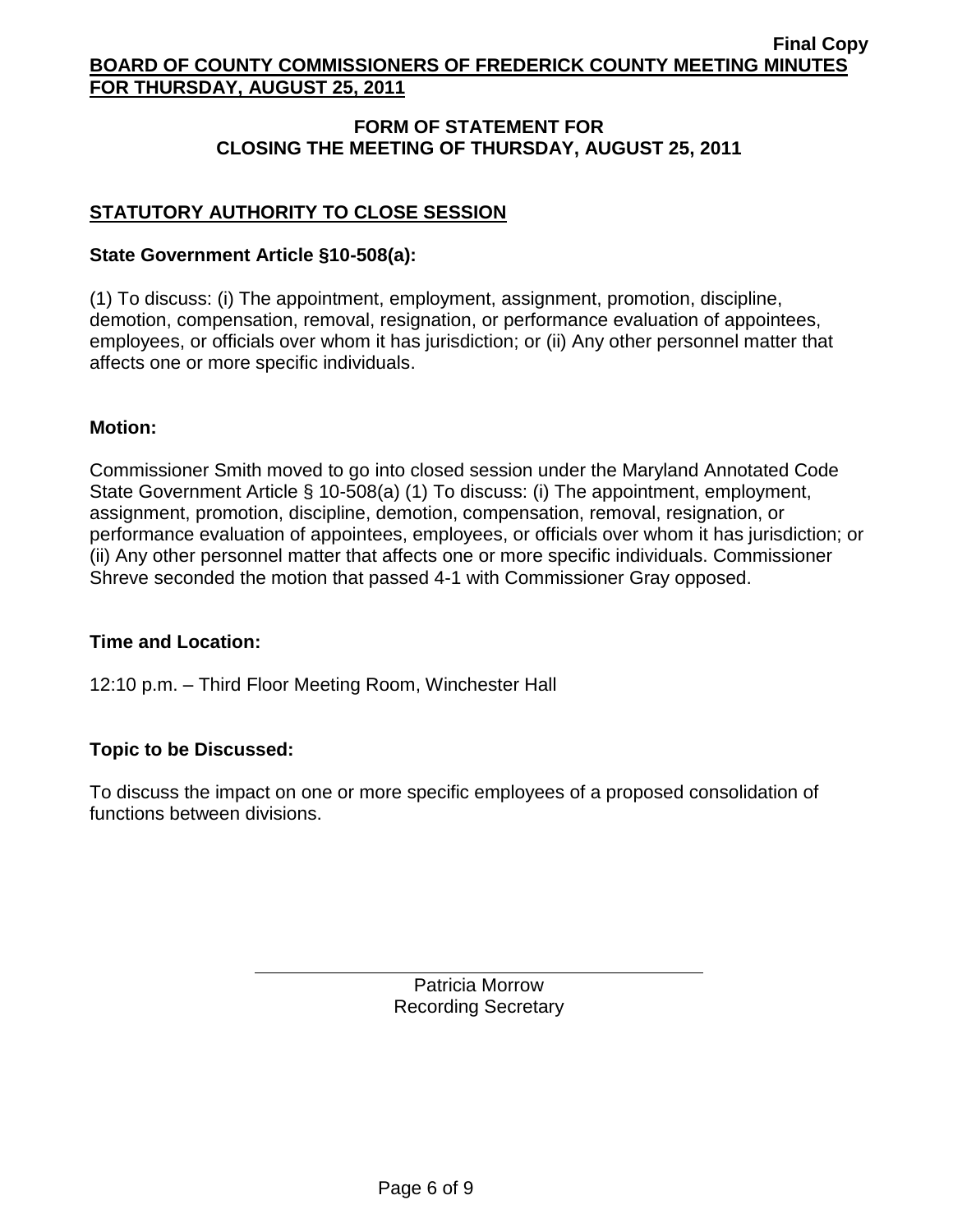### **FORM OF STATEMENT FOR MINUTES OF NEXT OPEN MEETING ON THURSDAY, AUGUST 25, 2011, FOLLOWING THE CLOSED MEETING OF THURSDAY, AUGUST 25, 2011**

# **STATUTORY AUTHORITY TO CLOSE SESSION**

### **State Government Article §10-508(a):**

(1) To discuss: (i) The appointment, employment, assignment, promotion, discipline, demotion, compensation, removal, resignation, or performance evaluation of appointees, employees, or officials over whom it has jurisdiction; or (ii) Any other personnel matter that affects one or more specific individuals.

## **Motion:**

Commissioner Smith moved to go into closed session under the Maryland Annotated Code State Government Article § 10-508(a) (1) To discuss: (i) The appointment, employment, assignment, promotion, discipline, demotion, compensation, removal, resignation, or performance evaluation of appointees, employees, or officials over whom it has jurisdiction; or (ii) Any other personnel matter that affects one or more specific individuals. Commissioner Shreve seconded the motion that passed 4-1 with Commissioner Gray opposed.

#### **Time and Location:**

12:10 p.m. – Third Floor Meeting Room, Winchester Hall

## **Others in Attendance:**

D. Dunn, J. Mathias, M. Gastley, L. Depies, S. Weakley, E. Soter, D. Ennis and P. Morrow.

## **Topic Discussed:**

To discuss the impact on one or more specific employees of a proposed consolidation of functions between divisions.

#### **Action Taken:**

No action was taken.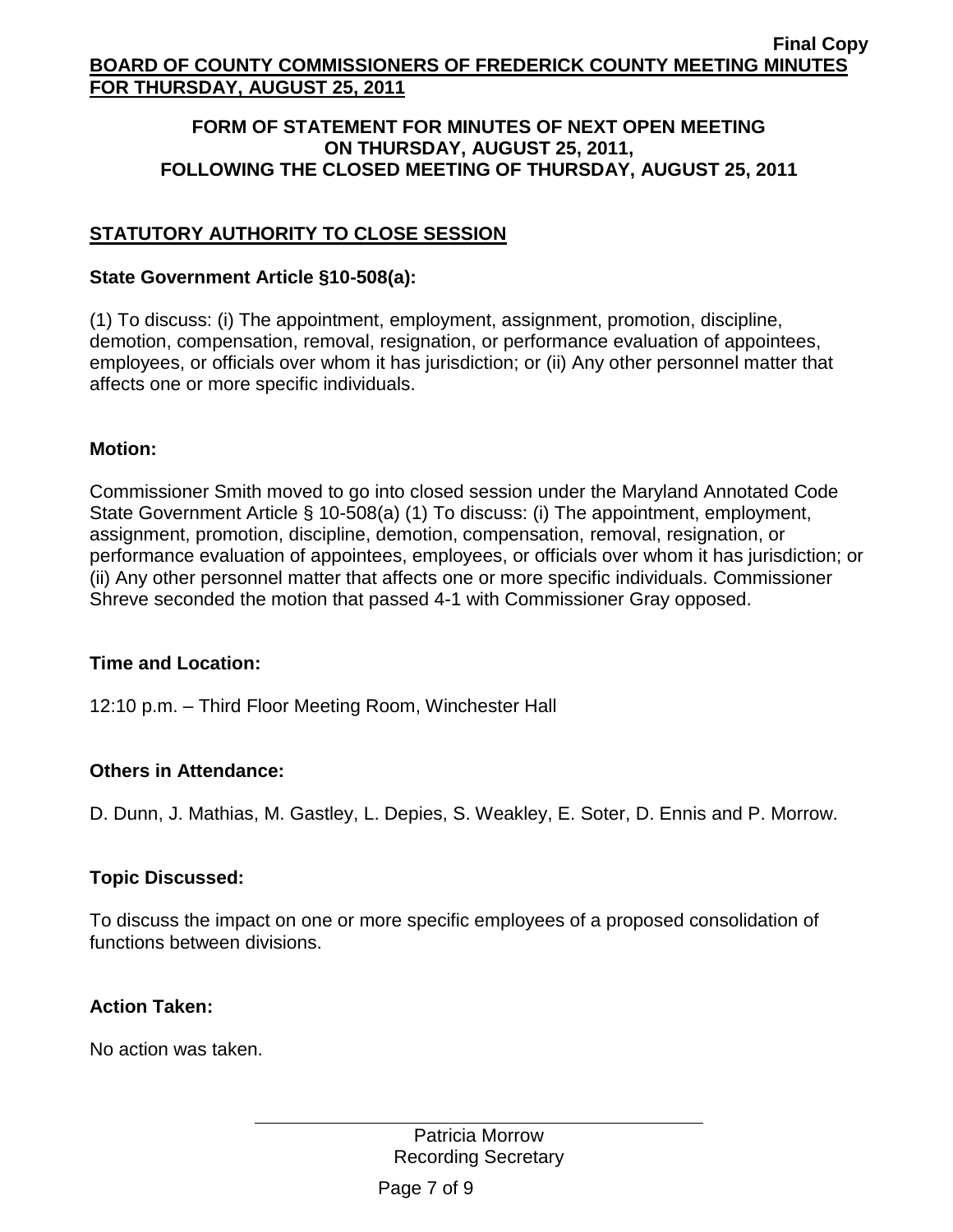# **FORM OF STATEMENT FOR CLOSING THE MEETING OF THURSDAY, AUGUST 25, 2011**

# **STATUTORY AUTHORITY TO CLOSE SESSION**

## **State Government Article §10-508(a):**

(3) To consider the acquisition of real property for a public purpose and matters directly related thereto.

### **Motion:**

Commissioner Smith moved to go into closed session under the Maryland Annotated Code State Government Article § 10-508(a)(3) To consider the acquisition of real property for a public purpose and matters directly related thereto. Commissioner Shreve seconded the motion that passed 4-1 with Commissioner Gray opposed.

### **Time and Location:**

12:10 p.m. – Third Floor Meeting Room, Winchester Hall

## **Topic to be Discussed:**

To discuss the feasibility of a sale of a county real property.